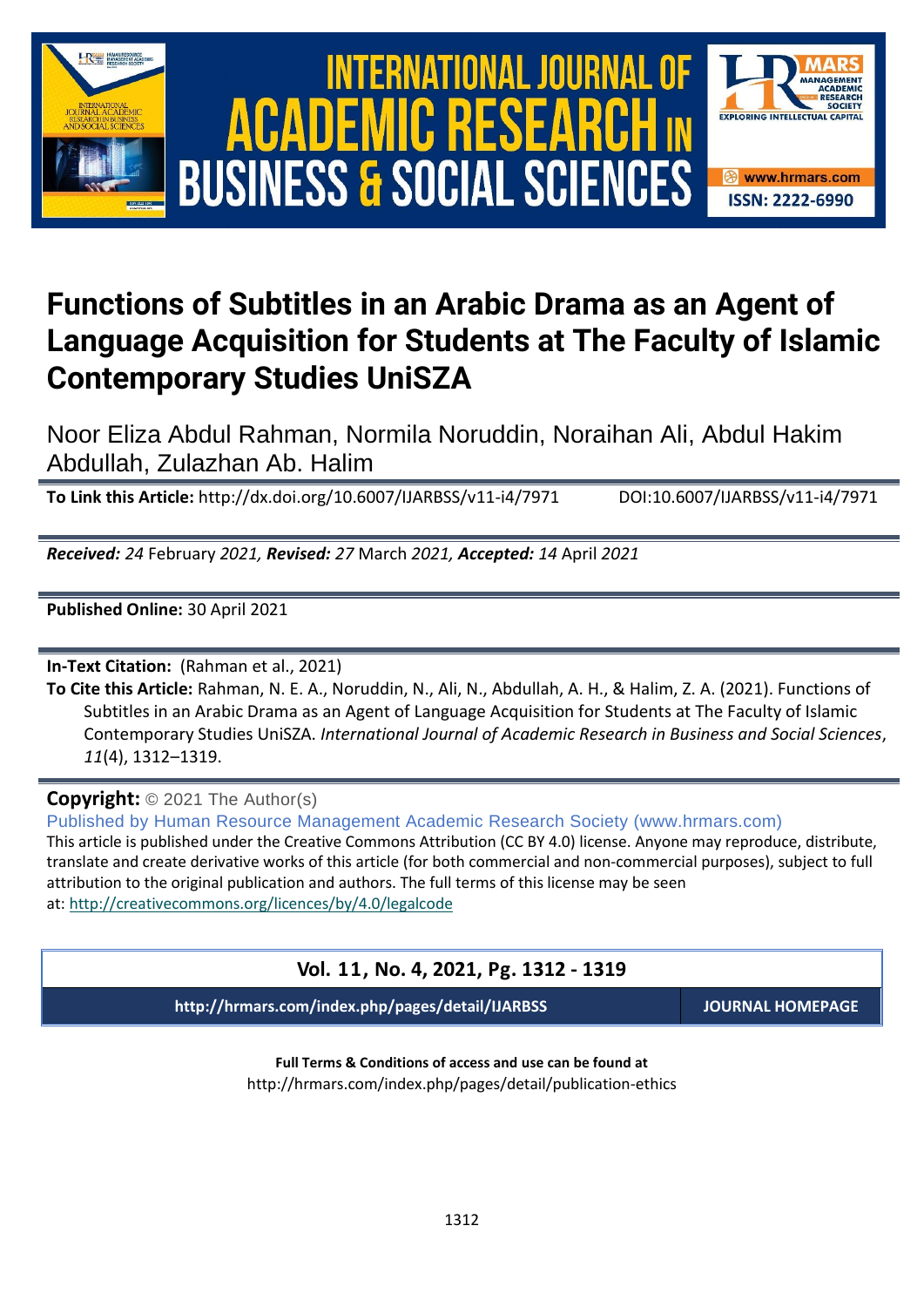

# **Functions of Subtitles in an Arabic Drama as an Agent of Language Acquisition for Students at The Faculty of Islamic Contemporary Studies UniSZA**

Noor Eliza Abdul Rahman, Normila Noruddin, Noraihan Ali, Abdul Hakim Abdullah

Faculty of Islamic Contemporary Studies, Universiti Sultan Zainal Abidin

# Zulazhan Ab. Halim

Faculty of Languages and Communication, Universiti Sultan Zainal Abidin

# **Abstract**

Translation is considered one of the strategies in learning a foreign language. Subtitles are a form of translation that involves audiovisual materials such as TV, video, CD and DVD. The relatively low level of vocabulary mastery among university students as such, led to the exploration of more effective Arabic language learning strategies. This study focused on the function of subtitles in improving Arabic vocabulary and clauses among students of the Faculty of Contemporary Islamic Studies, UniSZA. This study is a quantitative study that used Arabic language acquisition tests to obtain data. The study material is the subtitle texts of three episodes in an Arabic drama للا كليم موىس. The respondents were purposely chosen involving 23 Final Year students of Bachelor of Islamic Studies (Dakwah) with Honours at the Faculty of Islamic Contemporary Studies, UniSZA who are taking a course entitled *al-Tarjamah*, a translation course of Arab-Malay-Arab. Language acquisition tests consisting of vocabulary translation and translation clauses which were conducted in two sessions – before and after video viewing. The findings show that there is an increase in student vocabulary after viewing the video. In the vocabulary test, 30% of the students succeeded in scoring more than 50%. The same grade level was also achieved by 78% of the students in the test clause. While the rest of the students also showed a moderate increase and the percentage of scores dropped after watching the video was zero. The improvement in this test score indicates that there is an increase in vocabulary and language acquisition among students through subtitle translation strategies.

**Keywords**: Arabic-Malay Translation, Clause, Language Acquisition, Subtitles, Translation Strategies, Vocabulary.

#### **Introduction**

Translation is observed as an essential field in the period of knowledge expansion and the development of information. It is a medium for transferring knowledge and information from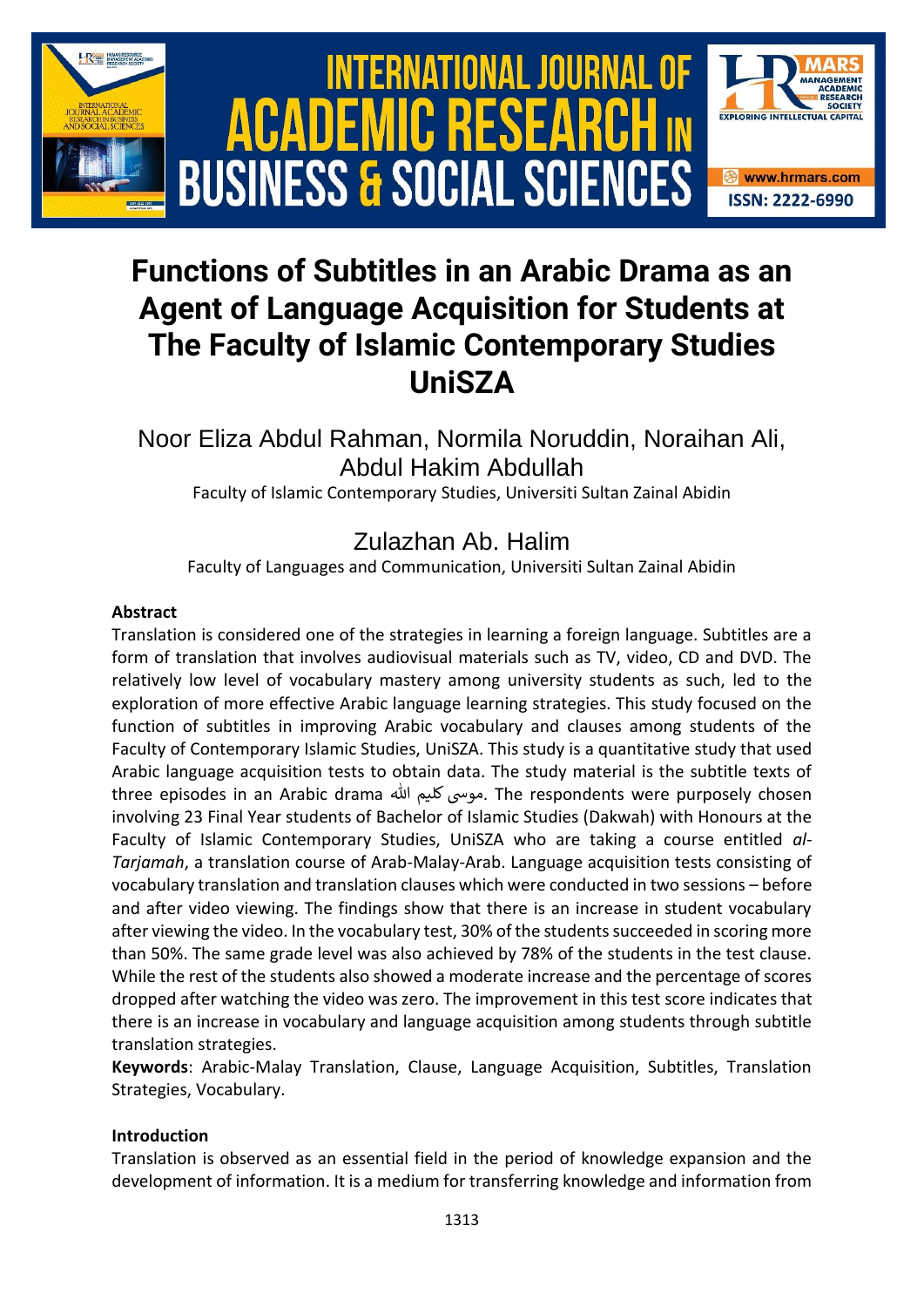# International Journal of Academic Research in Business and Social Sciences

**Vol. 1 1 , No. 4, 2021, E-ISSN: 2222-6990 © 2021 HRMARS**

one language to another. The process of applying knowledge and its dissemination in the nation must, of course, be carried out in its own language. This is because the transmission of knowledge done through native language allows the retention of originality of thinking and stimulates creativity of the native mind. Thus, translation becomes a channel that brings knowledge into a nation's education.

The role of translation is not limited to knowledge transfer and dissemination of information, but also contributes to foreign language learning. Various studies conducted in Malaysia have found that translation is a dominant strategy in learning that involves a foreign language (Nik Norimah & Maheram, 2014; Harun, 2015). Harun (2017) argues that translation can be categorized as a dominant strategy needed by students in foreign language learning, especially among those who are with low and average learning ability.

Translation which is identified as the fifth skill in language learning, is an important social skill. This is because translation will encourage communication and understanding among students. Translation also allows students to be aware of the differences in vocabulary and grammatical elements that differ between the foreign language they are learning and their mother tongue (Norizah & Sri Qamariah, 2017).

Language mastery is related to mastering vocabulary. Vocabulary is a collection of words contained in a language, which plays a role in shaping its lexical system (Nathesan, 2011). Issues of weaknesses in vocabulary are often cited as a major factor in the problem of language acquisition (Azani et al., 2012; Rosni, 2013; Nadwah & Nadhilah, 2014). It is considered as one of the most important elements in language learning. This is because vocabulary is fundamental in the formation of phrases or sentences and thus leads to language mastery. Vocabulary mastery can be said to begin with the process of translating from a foreign language to a native language. The ability to translate from a native language to a foreign language is a measure of the achieved level of language acquisition.

# **Learning Foreign Language Through Subtitles**

The process of translating these days is no longer confined to writing materials such as religious books, scholarly books, academic journals or literary works. Advances in science, technology and telecommunications have also affected the development of translation. This is because the rapid increase in digital technology has contributed to the surge of aired programmes from abroad. These imported programmes definitely require translation into the local language because without such translation, the storyline and message that these programmes want to convey will not be understood by the target audience. This phenomenon has created high demand in the field of translation for audio-visual materials such as TV (Television), movie, computer, VCD (Video Compact Disc) and DVD (Digital Versatile Disc). The process of producing translations for these materials is known as audio-visual translation.

The importance of translating a foreign show to local TV audience is beyond dispute. Subtitling is a form of audio-visual translation that is often found and most popular for its number of readers compared to other types of translations such as books, articles, magazines, etc. According to Al-Abbasi (2009), subtitling is a process of translating meaning in movies or TV series into words, which is usually shown at the bottom of the screen. The source dialogue is copied simultaneously into the target language to allow the target audience to understand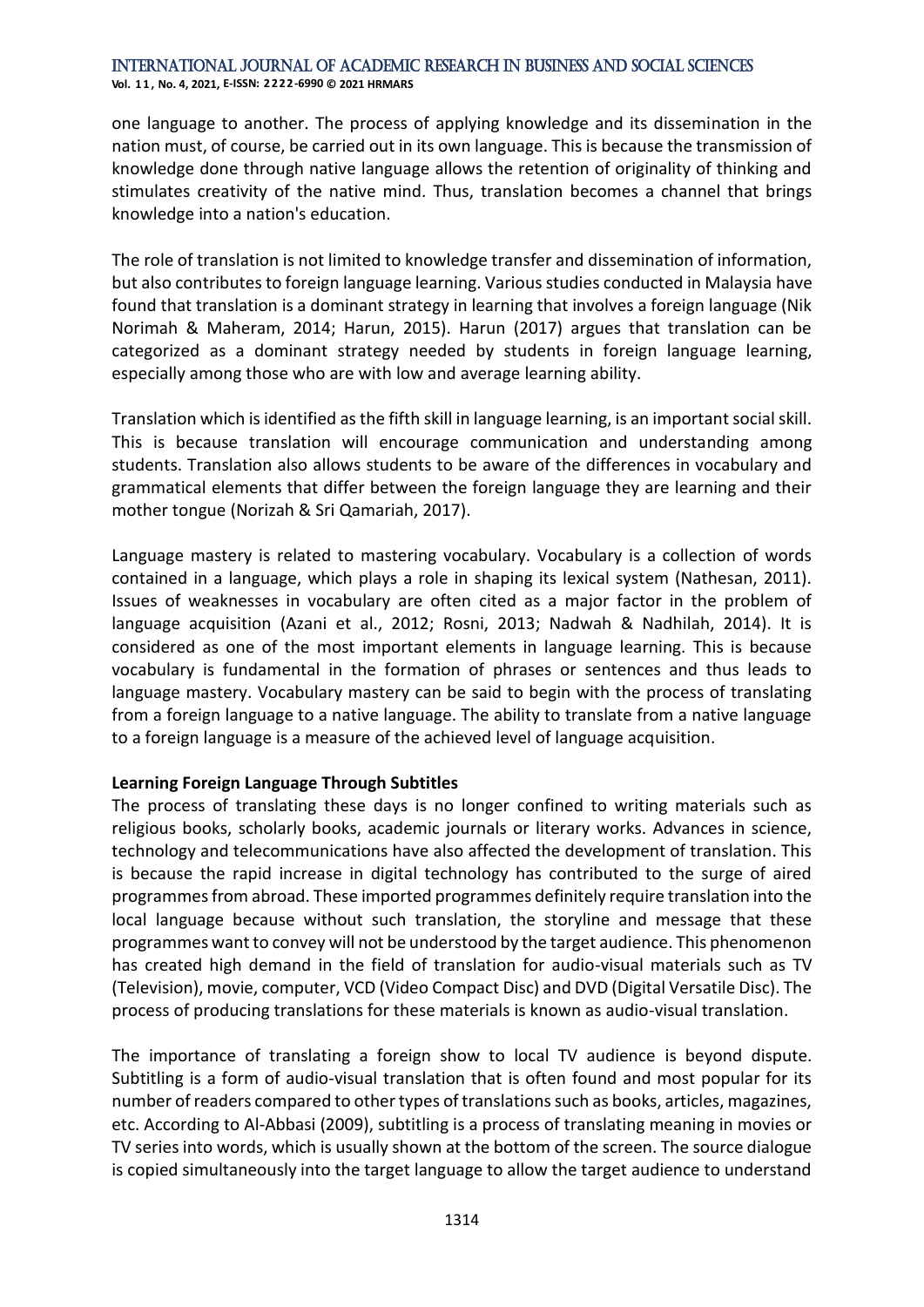#### International Journal of Academic Research in Business and Social Sciences

**Vol. 1 1 , No. 4, 2021, E-ISSN: 2222-6990 © 2021 HRMARS**

the story. In short, a subtitle means the translation of a dialogue in movies that is broadcasted simultaneously with the movie and kept as briefly as possible through the editing process in order to meet the constraints of space and time (Eliza, 2014).

Besides delivering the message, subtitles also play a role in the process of language acquisition. This is because subtitles allow the audience to absorb the language used by native speakers compared to the more formal language learning methods. While reading subtitles, the audience subconsciously compares the presented content in two different languages in the form of audio and written before learning the language that they do not understand. Based on a survey conducted, Hasuria (2006: 149) observes that subtitles are the most commonly used language transfer method for TV programmes, especially for English programs, followed by foreign language programmes such as Mandarin/Cantonese, Hindi/Tamil/Urdu, Arabic and Spanish. This is reinforced by Radiah and Hasuria (2009: 539) on a group of students who major in languages other than English in an institute of higher learning. Based on the feedback survey respondents, drama or foreign language programme, along with Malay subtitles, provide new knowledge about a new language in addition to indirectly help increase foreign language proficiency.

#### **Research Objectives**

This study outlined two objectives that must be met:

- 1. Identify levels of vocabulary and Arabic clauses among UniSZA students
- 2. Measure the extent to which subtitles can help students in acquiring Arabic

#### **Research Methodology**

This study is a quantitative study that used Arabic language acquisition tests to obtain data. The materials for this research is an animated three-episode drama entitled Arabic كليم موىس للا which is given subtitles in Malay. This drama is chosen because it has good subtitles in terms of vocabulary selection, sentence selection and conveying messages. The episodes of each episode lasted approximately seven minutes and were repeated four times. The selected episodes were episodes 9, 13 and 30. These episodes were selected because they featured moments in the story of Prophet Moses as recorded in the Quran as well as the prophets' biography such as the incident when *Prophet Moses was swept into the river, he yanked Pharaoh's beard, he took the coals and drowned Pharaoh in the Red Sea*. The respondents were purposely selected, involving 23 students from the Bachelor of Islamic Studies (Dakwah) with Honors at the Faculty of Islamic Contemporary Studies, UniSZA who are taking courses *al-Tarjamah*, a translation course Arab-Malay-Arab. The language acquisition test was divided into two parts, namely vocabulary tests and clause tests. The test was conducted in two sessions, both before the student watched the video and after the video finished.

#### **Data Analysis**

The data analysis was divided into two parts. The first part is the comparative analysis of students' achievement scores before and after watching the video. The comparative analysis was based on vocabulary tests and clauses of the chosen episodes. The second part was an analysis of individual achievement in overall vocabulary questions and clauses. This analysis was performed to see how subtitles function as a language acquisition agent for each individual. The analysis is shown in the following tables: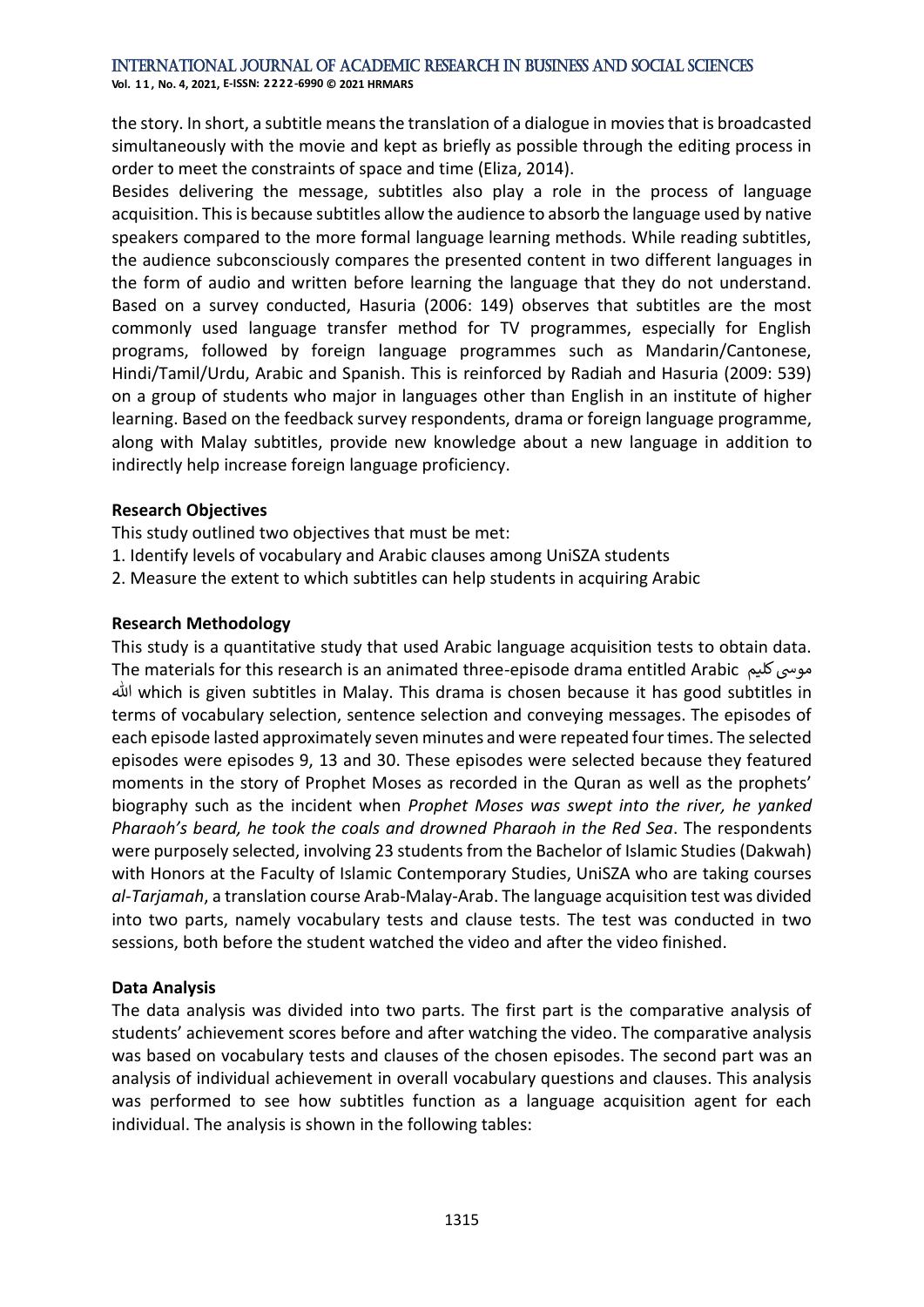International Journal of Academic Research in Business and Social Sciences **Vol. 1 1 , No. 4, 2021, E-ISSN: 2222-6990 © 2021 HRMARS**

**1. Achievement analysis of students' test results after watching the video compared to before watching video.**

| <b>Table 1</b> . Prophet Moses swept to the fiver |             |             |                |               |  |  |
|---------------------------------------------------|-------------|-------------|----------------|---------------|--|--|
| Types of                                          | Decreased   | Unchanged   | Improvement in | Percentage of |  |  |
| Questions                                         | achievement | achievement | students'      | improvement   |  |  |
|                                                   | among the   |             | achievement    |               |  |  |
|                                                   | students    |             |                |               |  |  |
| Vocabulary                                        |             |             | 18             | 78            |  |  |
| Clause                                            |             |             | 23             | 100           |  |  |

**Table 1**: Prophet Moses swept to the river

Table 1 shows the differences in students' achievement in answering language acquisition questions before and after watching the video of *Prophet Moses swept to the River*. The study found that the number of students who achieved an increase in Arabic vocabulary after watching Arabic videos is as high as 78%, compared with before watching the videos. There are four students who scored higher before watching the video than after watching it. This is because they had a difficult time identifying words that were spoken while watching, even when it was repeated several times. Since this episode was the first video they watched, students were still not familiar with words through the subtitles. For the Arabic language test, there was a 100% increase observed among the students after watching the video. However, they found it difficult to construct long sentences correctly even though they knew the vocabulary related to the clause.

| Types of<br>Questions | Decreased<br>achievement<br>among the<br>students | Unchanged<br>achievement | Improvement in<br>students'<br>achievement | Percentage of<br>improvement |
|-----------------------|---------------------------------------------------|--------------------------|--------------------------------------------|------------------------------|
| Vocabulary            |                                                   | $\overline{\phantom{0}}$ | 21                                         | 91                           |
| Clause                |                                                   | $\overline{\phantom{0}}$ | 22                                         | 95                           |

In Table 2, most of the students showed an increase of vocabulary after watching the video of Prophet Moses Crossing the Ocean. Similar to the clause test, only one student showed no improvement after watching the video. Others showed an increase of 95%.

| Types of   | Decreased   | Unchanged   | Improvement in | Percentage of |
|------------|-------------|-------------|----------------|---------------|
| Questions  | achievement | achievement | students'      | improvement   |
|            | among the   |             | achievement    |               |
|            | students    |             |                |               |
| Vocabulary | -           | -           | 23             | 100           |
| Clause     |             |             | 23             | 100           |

Table 3 shows an increase in students' achievement in vocabulary and clause tests up to 100% after watching the video of *Moses Taking Coals*. This shows that the students are more compatible with the presence of subtitles in understanding the Arabic dialogues in the videos that they are watching. The improvement in scores of vocabulary and clause tests were notable up to 100% for this video also proved that subtitles helped students to acquire vocabulary as well as Arabic clauses.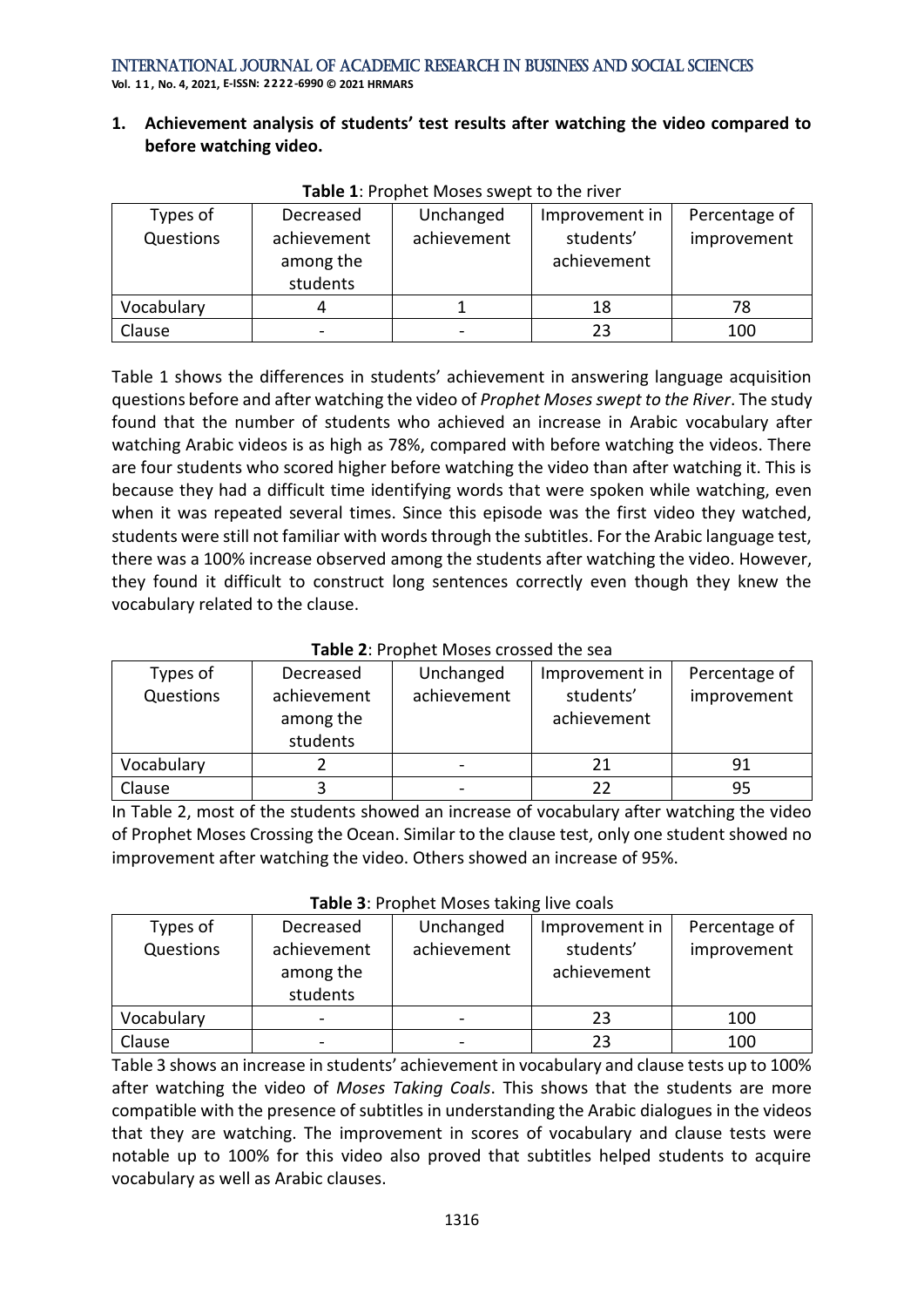| Types of<br>Questions | Decreased<br>achievement<br>among the<br>students | Unchanged<br>achievement | Improvement in<br>students'<br>achievement | Percentage of<br>improvement |
|-----------------------|---------------------------------------------------|--------------------------|--------------------------------------------|------------------------------|
| Vocabulary            |                                                   |                          | 23                                         | 100                          |
| Clause                |                                                   |                          | 23                                         | 100                          |

**Table 4**: Prophet Moses yanked Pharaoh's beard

Table 4 also shows an increase of 100% in both the vocabulary and clause test. After watching the four videos, students were able to understand the function of subtitles in capturing words and acquiring language. They are more proficient in using subtitles in the videos they watched so that they are able to recognize, remember and rewrite Arabic vocabulary and clauses derived from the videos they watched.

### **2. Comparative analysis of individual achievement for 23 students in vocabulary and clause tests**

| <b>Table 5: Analysis of Vocabulary Acquisition Test</b> |
|---------------------------------------------------------|
| (Total Question 24)                                     |

| Respondents             | Test Before (%)      |            | Test After (%) |            | % Increase |
|-------------------------|----------------------|------------|----------------|------------|------------|
|                         | <b>Exact Figures</b> | Percentage | Exact          | Percentage |            |
|                         |                      |            | Figures        |            |            |
| $\mathbf{1}$            | 5                    | 21         | 16             | 67         | 46         |
| $\overline{2}$          | 8                    | 34         | 15             | 63         | 29         |
| 3                       | 5                    | 21         | 16             | 67         | 46         |
| $\overline{\mathbf{4}}$ | 4                    | 17         | 15             | 63         | 46         |
| 5                       | 10                   | 42         | 12             | 50         | 8          |
| 6                       | 8                    | 34         | 16             | 67         | 33         |
| $\overline{7}$          | $\overline{7}$       | 29         | 16             | 67         | 38         |
| 8                       | 9                    | 38         | 22             | 92         | 54         |
| 9                       | 6                    | 25         | 16             | 67         | 42         |
| 10                      | 5                    | 21         | 15             | 63         | 42         |
| 11                      | 7                    | 29         | 18             | 76         | 46         |
| 12                      | 6                    | 25         | 19             | 80         | 54         |
| 13                      | 5                    | 21         | 18             | 76         | 54         |
| 14                      | 6                    | 25         | 16             | 67         | 42         |
| 15                      | 5                    | 21         | 15             | 63         | 42         |
| 16                      | 6                    | 25         | 17             | 71         | 46         |
| 17                      | 4                    | 17         | 18             | 76         | 58         |
| 18                      | 8                    | 34         | 18             | 76         | 42         |
| 19                      | 5                    | 21         | 14             | 59         | 38         |
| 20                      | 3                    | 13         | 16             | 67         | 54         |
| 21                      | 4                    | 17         | 15             | 63         | 46         |
| 22                      | 6                    | 25         | 18             | 76         | 50         |
| 23                      | 5                    | 21         | 20             | 84         | 63         |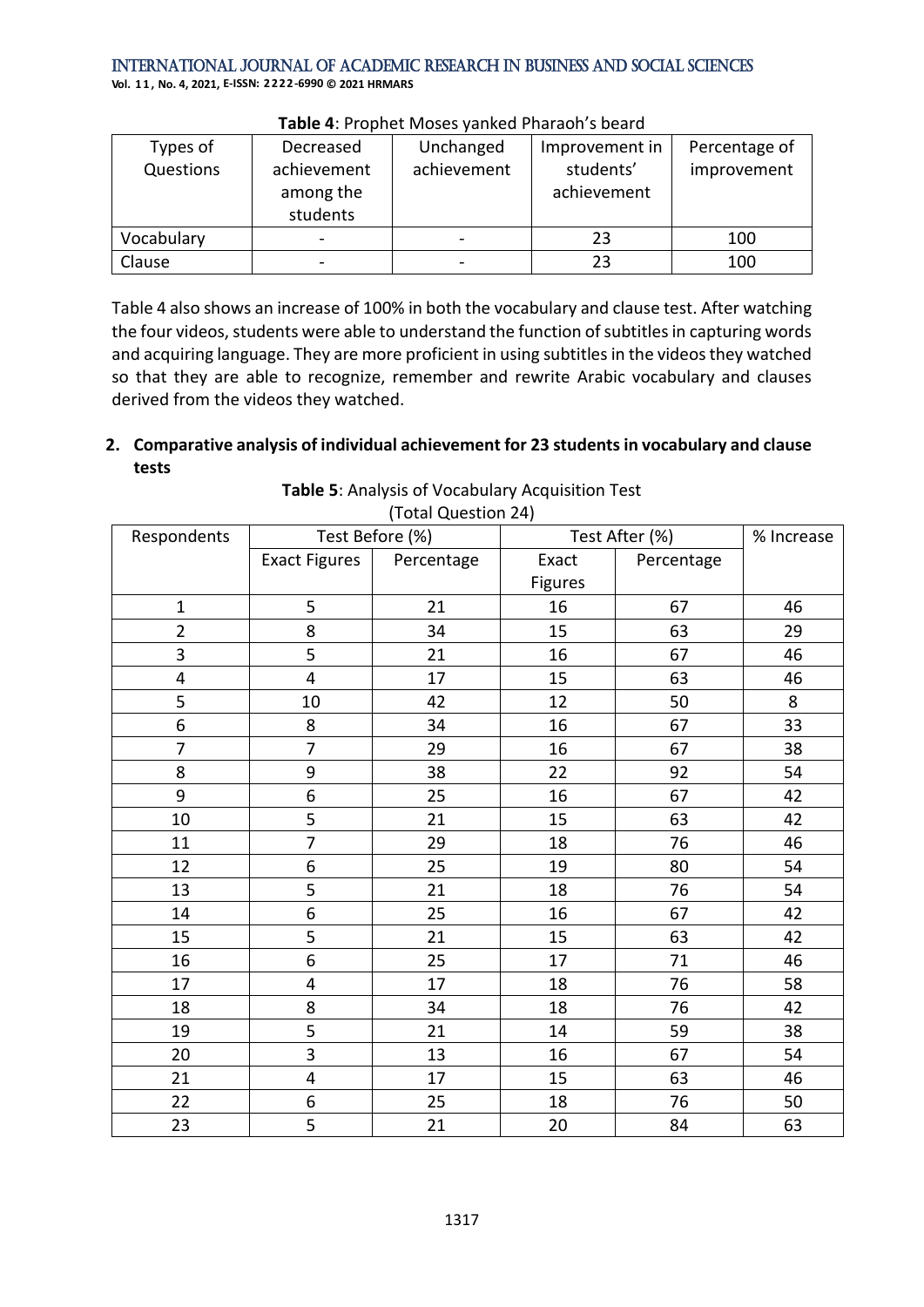#### International Journal of Academic Research in Business and Social Sciences **Vol. 1 1 , No. 4, 2021, E-ISSN: 2222-6990 © 2021 HRMARS**

The table above shows a comparison of each student's achievement in the test before watching the video and after watching the video. The analysis showed that 30% of students achieved a 50% increase in vocabulary test after watching the video, while another 70% also showed a moderate improvement. However, none of the students showed a decrease in achievement after watching the video.

| Respondents             |                         | <b>Test Before</b>      | <b>Test After</b> |            | % Increase |
|-------------------------|-------------------------|-------------------------|-------------------|------------|------------|
|                         | <b>Exact Figure</b>     | Percentage              | Exact<br>Figure   | Percentage |            |
| $\mathbf{1}$            | $\overline{3}$          | 13                      | 20                | 84         | 29         |
| $\overline{2}$          | $\mathbf{1}$            | $\overline{\mathbf{4}}$ | 20                | 84         | 79         |
| 3                       | 3                       | 13                      | 16                | 67         | 54         |
| $\overline{\mathbf{4}}$ | 3                       | 13                      | 17                | 71         | 58         |
| 5                       | $\overline{4}$          | 17                      | 10                | 42         | 25         |
| 6                       | $\overline{\mathbf{4}}$ | 19                      | 18                | 76         | 58         |
| $\overline{7}$          | $\overline{2}$          | $\bf 8$                 | 15                | 63         | 54         |
| 8                       | $\mathbf{1}$            | $\overline{4}$          | 21                | 88         | 83         |
| 9                       | $\pmb{0}$               | $\pmb{0}$               | 15                | 63         | 63         |
| 10                      | $\overline{\mathbf{4}}$ | 17                      | 15                | 63         | 46         |
| 11                      | $\overline{\mathbf{4}}$ | 17                      | 22                | 92         | 92         |
| 12                      | $\overline{7}$          | 29                      | 22                | 92         | 63         |
| 13                      | $\overline{\mathbf{4}}$ | 17                      | 17                | 71         | 54         |
| 14                      | $\overline{2}$          | $\bf 8$                 | 16                | 67         | 58         |
| 15                      | $\mathbf 0$             | $\mathbf 0$             | 21                | 88         | 88         |
| 16                      | 3                       | 13                      | 19                | 80         | 67         |
| 17                      | 3                       | 13                      | 19                | 80         | 67         |
| 18                      | 3                       | 13                      | 19                | 80         | 67         |
| 19                      | $\mathbf 0$             | $\mathbf 0$             | 16                | 67         | 67         |
| 20                      | 3                       | 13                      | 14                | 59         | 46         |
| 21                      | 5                       | 21                      | 20                | 84         | 63         |
| 22                      | $\overline{\mathbf{4}}$ | 17                      | 21                | 88         | $71\,$     |
| 23                      | $\overline{7}$          | 29                      | 18                | 76         | 46         |

# **Table 6**: Analysis of The Clause Acquisition Test (Total Question 24)

The comparative analysis of individual achievement in the clause test showed a total of 18 students, which is 78% achieved an increase of more than 50% for the clause test after watching the video. The remaining 22% also showed improvement, but at a lower rate. However, none of the students showed a decrease in sentence acquisition rates after watching the video.

# **Research Findings**

The results show that students' mastery of Arabic vocabulary and clauses are still in poor condition. This is because in the test run before watching the video shows none of the students has achieved more than 50% from the vocabulary test or the clause test. The highest score for the vocabulary test was 42% while the highest achievement in the clause test was only 29%.